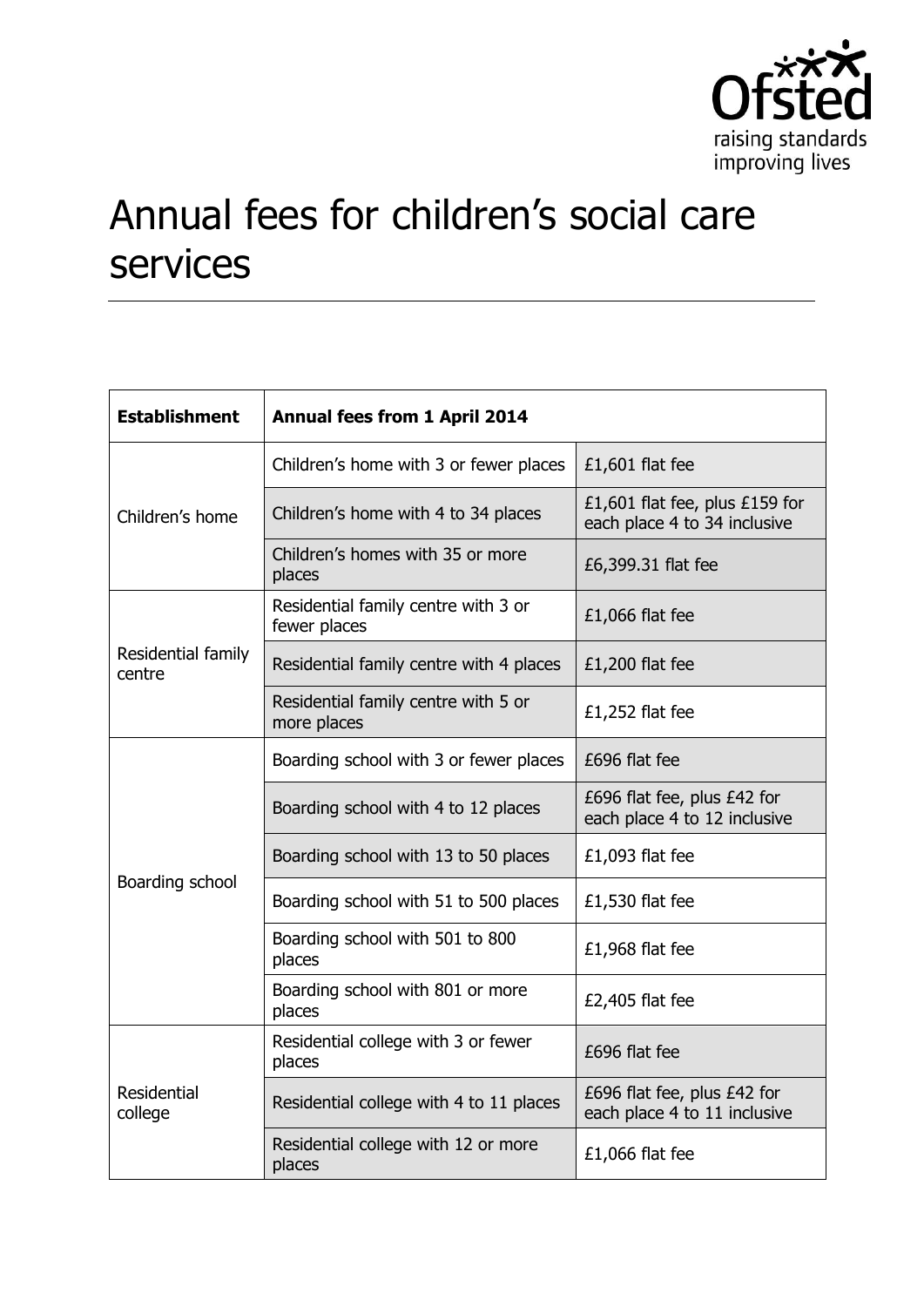| <b>Establishment</b>          | <b>Annual fees from 1 April 2014</b>                 |                                                                |
|-------------------------------|------------------------------------------------------|----------------------------------------------------------------|
| Residential special<br>school | Residential special school with 3 or<br>fewer places | $£1,280$ flat fee                                              |
|                               | Residential special school with 4 to 18<br>places    | £1,280 flat fee, plus £127 for<br>each place 4 to 18 inclusive |
|                               | Residential special school with 19 or<br>more places | £3,189 flat fee                                                |

| <b>Agency or</b><br>service          | <b>Annual fees from 1 April 2014</b>                       |                                                                                                        |
|--------------------------------------|------------------------------------------------------------|--------------------------------------------------------------------------------------------------------|
| Independent<br>fostering agency      | £1,757                                                     |                                                                                                        |
| Adoption support<br>agency           | Adoption support agency                                    | £1,052                                                                                                 |
|                                      | Small adoption support agency                              | £556                                                                                                   |
| Voluntary<br>adoption agency         | Voluntary adoption agency                                  | $E,1048$ for the principal office,<br>plus £1,048 for each branch<br>and £556 for each small<br>branch |
|                                      | Voluntary adoption agency with a<br>small principal office | £556 for the principal office,<br>plus £1,048 for each branch,<br>plus £556 for each small<br>branch   |
| Local authority<br>adoption service  | £1,278                                                     |                                                                                                        |
| Local authority<br>fostering service | £1,997                                                     |                                                                                                        |

| <b>Agency or</b><br>service                             | <b>Annual fees from 1 August 2014</b> |        |
|---------------------------------------------------------|---------------------------------------|--------|
| Residential holiday<br>schemes for<br>disabled children | Annual Fee                            | £2,176 |